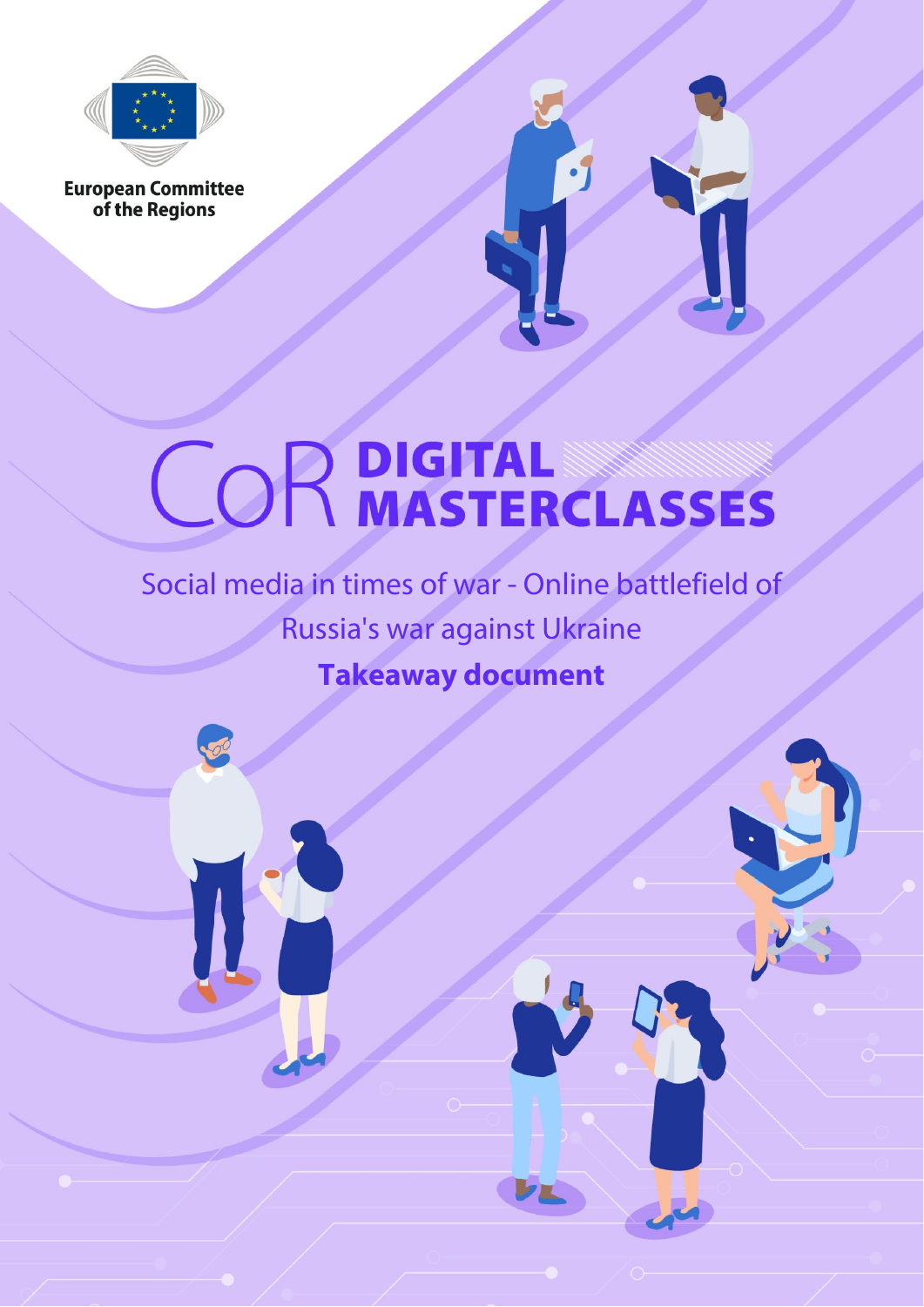# 1 Background

For the first webinar of the second edition of the 'CoR Digital Masterclasses', the European Committee of the Regions invited experts and specialists in communication, human rights, and social media to discuss the war in Ukraine. This high-level talk focused on the role of social media in the conflict.

143 participants signed up for the webinar, of whom 64 followed the session live.

| <b>Overview</b>                            |                                                                                                                                                                                                                                                                 |
|--------------------------------------------|-----------------------------------------------------------------------------------------------------------------------------------------------------------------------------------------------------------------------------------------------------------------|
| <b>Title of the webinar:</b>               | Social media in times of war - Online battlefield of Russia's war against<br>Ukraine                                                                                                                                                                            |
| Date:                                      | Monday 25 April 2022                                                                                                                                                                                                                                            |
| Time:                                      | 16:00-17:00 CEST                                                                                                                                                                                                                                                |
| <b>Organiser:</b>                          | European Committee of the Regions (CoR)                                                                                                                                                                                                                         |
| <b>Audience:</b>                           | Local and regional representatives, CoR members, European regional<br>associations, regional offices, EU staff.                                                                                                                                                 |
| <b>Speakers:</b>                           | Andrew Stroehlein<br>• European Media Director, Human Rights Watch.<br>· LinkedIn profile<br>· TW: @astroehlein<br>Martyna Bildziukiewicz<br>Head of East Stratcom Task Force, European External Action<br>Service.<br>LinkedIn profile<br>TW: @MBildziukiewicz |
| <b>Moderator</b>                           | Fabrizio Colimberti<br>Cross-sector media content and outreach expert, Unit D3 Digital<br>communication and IT strategy, CoR.<br><b>LinkedIn profile</b><br>$\bullet$                                                                                           |
| <b>Welcome and</b><br>introductory remarks | Betty Tkadlcikova<br>Social Media Officer at the CoR.<br>LinkedIn profile                                                                                                                                                                                       |

A recording of the session is [available on YouTube.](https://www.youtube.com/watch?v=12XFLDEhlEo)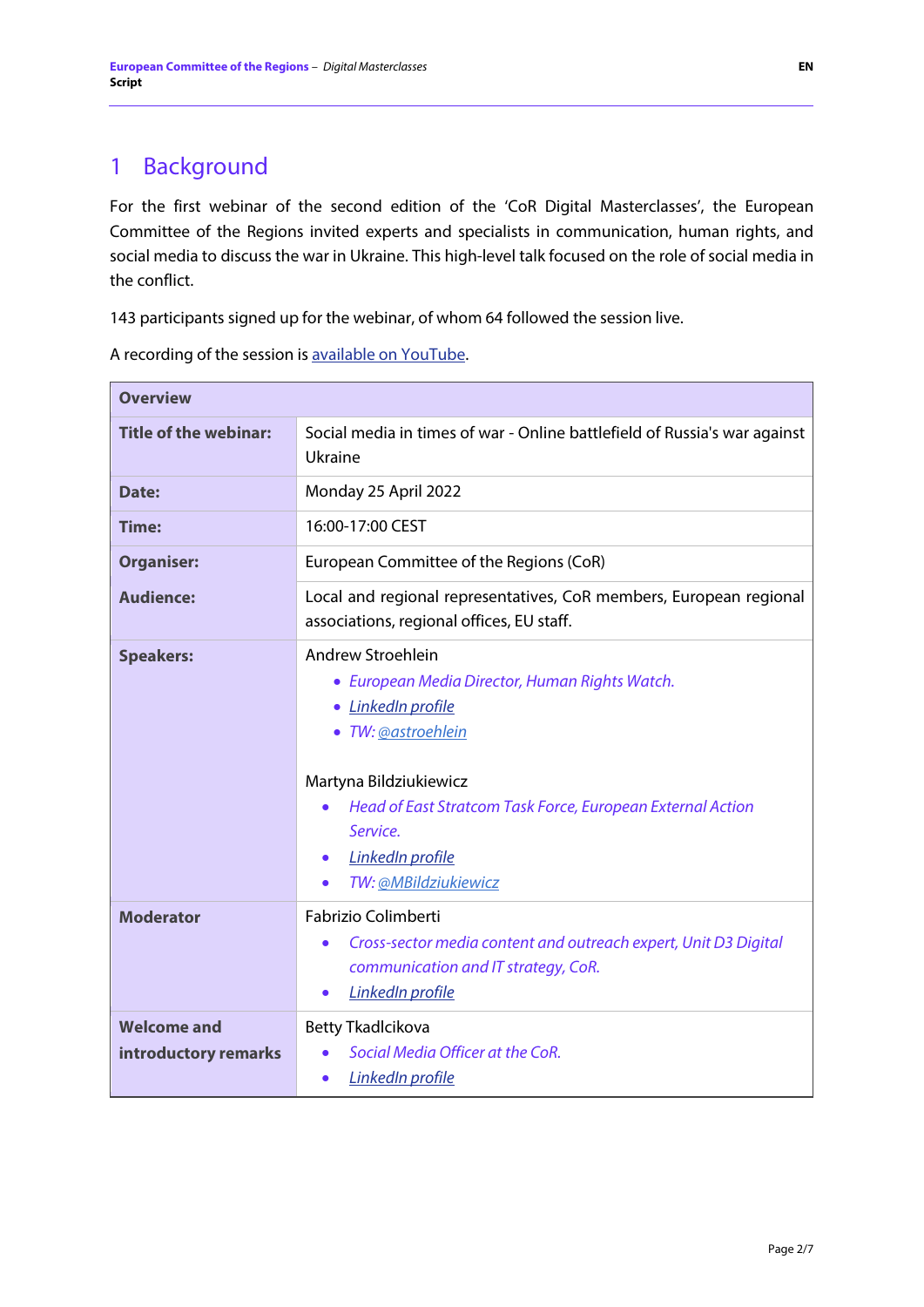## 1.2 Purpose of the webinar

The scope of this Masterclass was to highlight the importance of social media communication during a global crisis, focusing on Russia's invasion of Ukraine. Members of the European Committee of the Regions received an overview of best practices to follow on social media in response to the current situation. The session included practical guidelines, insightful tips, and high-level advice on how to use social media to communicate issues about the war to the target audience.

The masterclass covered topics such as the fight against disinformation, the importance of usergenerated content, the role of governments and local authorities to convey the right message, and future scenarios.

## 2. Key Takeaways

The webinar started with a brief introduction by Fabrizio Colimberti and was followed by a round of presentations by each speaker.

**Andrew Stroehlein:**, European Media Director at Human Rights Watch, went through the increasing role digital platforms are playing in crises, conflicts, and war. He underlined the way governments, international organisations, NGOs, and individuals use platforms to document human rights abuses in conflicts, condemn atrocities, appeal to the international community for action and crowdsource relief and assistance. In particular, he touched upon the following crucial points:

- What have we learned about social media during conflicts after 2 months of war? In reality, no *new lessons have been provided. As Europeans, we are much engaged with this war than others (e.g. Syria, Ethiopia, Yemen, Afghanistan, etc.) because it is next door, and therefore seems much more dangerous.*
- *Trends can be seen on three levels: individual users, actions by social media platforms and government efforts.*
- *Individual users: Due to the democratisation of disinformation, everybody acts as a kind of reporter or journalist now, but lacksthe skills of a media professional. .. On social media, people make basic mistakes when sharing news and facts (e.g., not verifying information before sharing and incorrectly using anonymous sources).*
- *Social media platforms are improving in regulating content, but too slowly. Platforms are adopting new functionalities and strategies to stop fake news and abuses, but these efforts should be maximised. For example, users can now report abuses themselves, which is a good improvement. Social media platforms should continue to implement their strategies to stop misinformation, block the spreading of fake news and help users avoid trolls and haters' attacks.*
- *Projects funded by governmentsto counter disinformation are getting it wrong too often. In some cases, these initiativesinadvertently propagate propaganda while attempting to debunk it. This is a basic mistake in social media communication which is also made by individual users.*
- *We should understand that it is not possible to compete with the scale of disinformation on social media platforms. We need to think of users as mini-media outlets rather than passive consumers*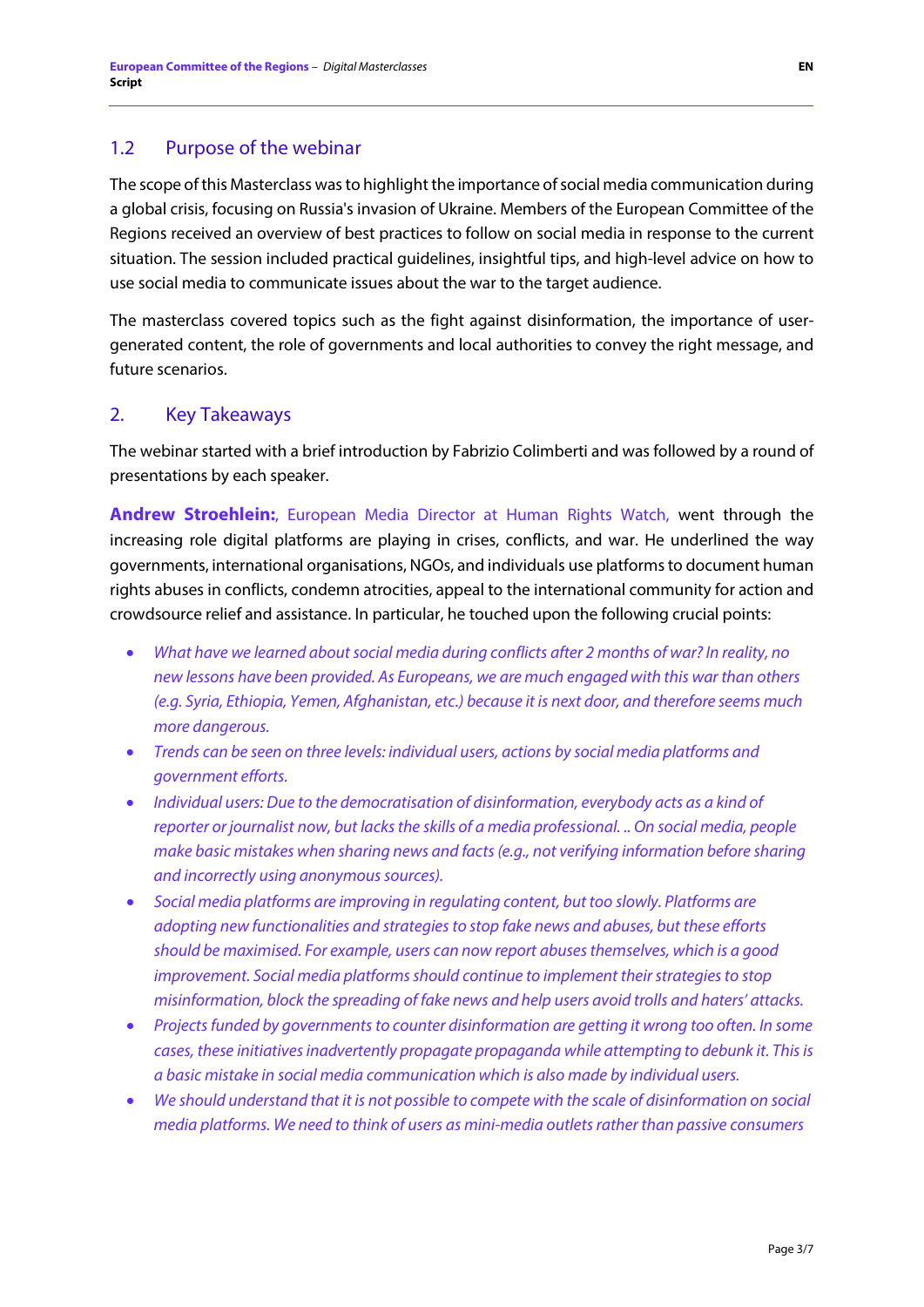*of information. The population should be educated to deal with the social media environment, particularly during a crisis like Ukraine.* 

### **Question from the moderator:** *Have you noticed some changes in people's behaviour on social media towards human rights and human rights organisations during this crisis?*

Human Rights Watch has a particular role in these situations, which is to investigate abuses, in this case during international conflicts, and develop support for people affected by war crimes and violence. In all conflicts, people want to jump on a bandwagon with one side or the other, and get upset with us when we point out abuses by both sides. Always investigate all abuses and crimes, whoever they are committed by. At the beginning of a conflict, people are very engaged and tend not to leverage critical thinking about problems on both sides. We didn't see any significant change in people behaviours towards our organisations.

#### **Martyna Bildziukiewicz**, Head of East StratCom Task Force (ESTF) at the European External Action

Service, shared her experience as a crisis communication expert. She gave an overview of the situation in Ukraine and the social media implications during this conflict. She explained how to fight against disinformation in war using social media and digital communication.

- *We are navigating a very polluted information environment. We are up against a disinformation machine that speaks in many languages, uses various platforms and is financed by hundreds of millions of euros yearly from Russia'sstate budget to reach us and manipulate and push the Kremlin's agenda.*
- *Ukraine has been the main target of Russia's disinformation for years, and the EU and the West have also been targeted for a long time. The attacks have intensified in the run-up to the war, with two main narratives of genocide and Nazism being the most prominent.*
- *ESTF has been dealing with and raising awareness about Russia's disinformation since 2014. Our work concentrates on two strands:*
- *Proactive communications: an effort to come across with our own message; in the context of Russia's aggression, recent examples include the #ARTvsWAR and "Faces of Ukraine" campaigns;*
- *Direct reaction to disinformation via the [public channel EUvsDisinfo](https://euvsdisinfo.eu/) and its [Twitter,](https://twitter.com/EUvsDisinfo) [Facebook](https://www.facebook.com/EUvsDisinfo/) and [LinkedIn accounts.](https://www.linkedin.com/company/euvsdisinfo/) This approach is controversial, but we should keep trying to reach people who seek reliable information.*
- *Thanks to EUvsDisinfo's flagship product the database of disinformation cases updated every week – we are able to show patterns of disinformation and prove that, in fact, the narratives employed in the current situation are made up of recycled lies. We have seen it all before.*
- *At the same time, the techniques, tactics, procedures and channels used to push those narratives change and evolve constantly. Recent examples include networks of inauthentic accounts on Facebook, using the comments sections in renowned information websites, and Russia's diplomatic accounts on Twitter imitating the work of fact-checkers.*
- *We also work on policy responses, with the recent notable examples of encoring sanctions on Russia Today and Sputnik, as well as on individual purveyors of disinformation.*
- *The current situation is going to get worse and become more complicated. Even though we are getting better at detecting and debunking disinformation, the basic tools that we have to use to*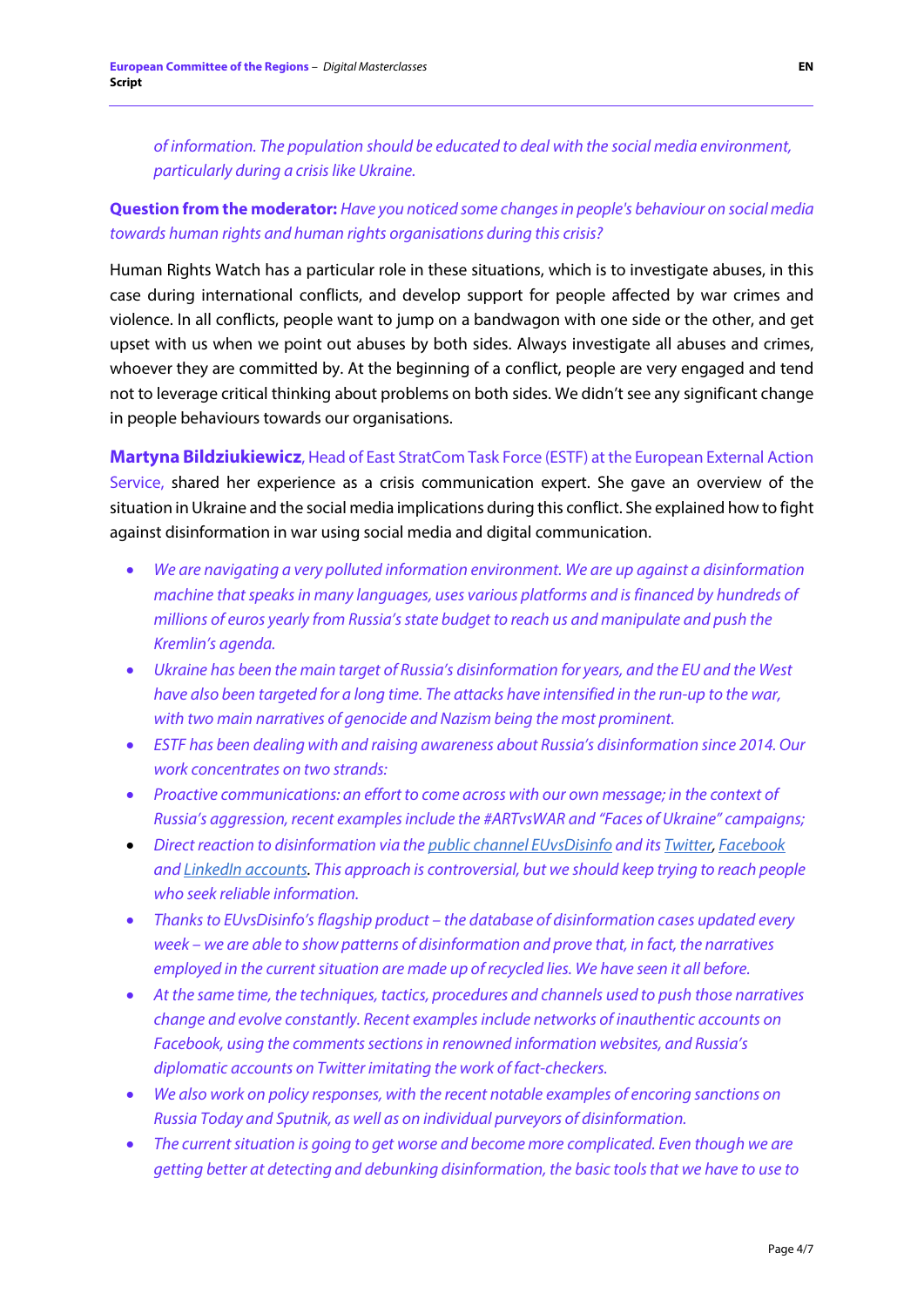*defend ourselves are in our own heads: critical thinking, the ability to verify information and the capacity to fight the reflex of immediately sharing contentsimply because it looks attractive. This is what media literacy is basically about and exactly what needs to be invested in on local and regional level, also taking into account local,regional and national vulnerabilities.*

#### **Communication recommendations:**

- *Be quick (and sometimes dirty). We need to react fast.*
- *Be personal, telling stories about people.*
- *Search for information from the ground.*
- *Work with others to amplify each other's voice.*
- *Know your audience and its vulnerabilities.*
- *Think before you share.*

## 3. Questions from the audience

• *Did the Russian narrative, in particular about Nazis, influence coverage in the West? It seems that the media is now looking closer at the Azov battalion or other topics and reporting differently than before. Were the reports heavily influenced by Russian propaganda before the 24th of February?*

Martyna: There are no ways of measuring whether the media were influenced more or less by Russian propaganda before the war. Some of these narratives were already in the information space of Western countries and now media are paying more attention to these themes. There is also more news verification. The most important thing is to check and share the most accurate picture possible with people.

Andrew: We have seen some high-quality reports produced by the media over the last 2 months. The most relevant point here is to recognise quality journalism and share it. We encourage people to publish content that is relevant and reliable.

• *What can we do as a local government, apart from alerting people to disinformation? Any recommendations?* 

Martyna: Raising awareness about disinformation is important, indeed. We are getting better at detecting and understanding disinformation. Nevertheless, disinformation tactics are also evolving. What we can do at a local level is to develop skills like critical thinking and media literacy. This can help to engage with local fact-checkers and the public.

Andrew: Two points are crucial here. First, people should be able to evaluate information and understand disinformation. Second, we as national or local governments, NGOs, international organisations, etc., need to recognise their active role in the propagation of information. Every single person is a publisher. Everybody is a potential breakpoint.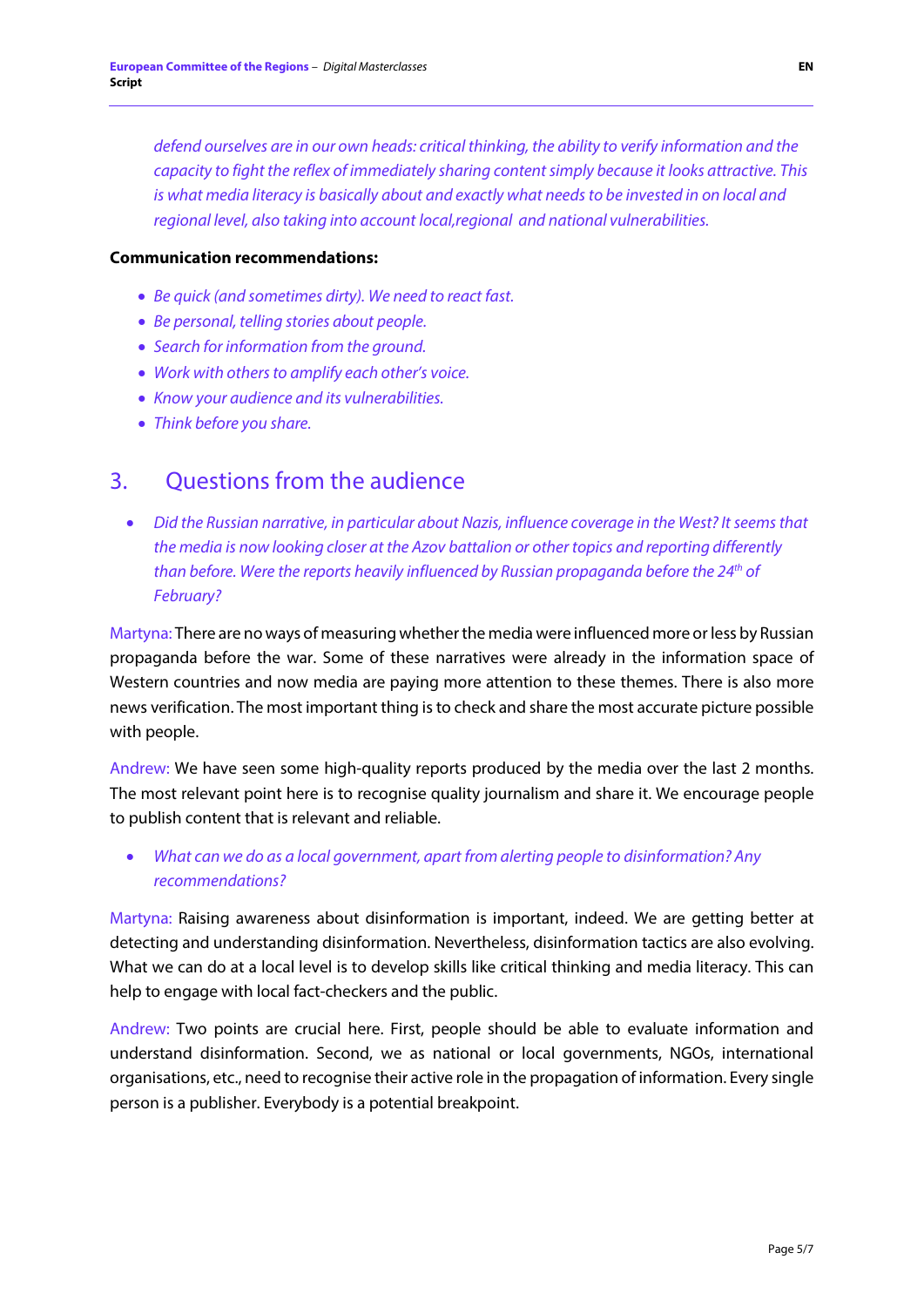• *When discussing Russian narrativse and disinformation, some people may say "We as Westerners do the same". How would you reply to that? Sometimes it is like discussing with someone who doesn't want to listen.*

Martyna: During the pandemic, we published a document with some guidelines you can use when talking to someone with a different opinion than yours. This includes basic tips like staying calm, trying to connect with this person, etc. It can be useful in the current context of the war. What is important is to acknowledge that this is not black and white. The war and the world are much more complicated than black and white. It is also one of the main tactics the Kremlin is using right now by creating this counterpoint. But that is not true: the truth is not in the middle; the truth is exactly where it should be. We need to help our interlocutors to accept this assumption.

Andrew: Even in this case, the best approach is to understand the context and recognise what is worth doing or not. For instance, there is no reason to argue against trolls, people who populate social media just to distract you, annoy you, and fight against you and your opinions. Most of them get paid to do that. Other accounts are close to governments or part of extremist groups. Twitter allows people to block other users, and this capability should be used without wasting time. The debate on social media is different than in real life. We must understand that to prevent the spread of fake news or trolls.

• *Is there a risk of inadvertently creating our own disinformation to combat Russian disinformation?*

Martyna: Yes, there is such a risk. In particular, because people are always in a rush and the span of attention is very low on social media. We all tend to publish content as fast as possible and avoid verifying the news. This makes our job really complex.

Andrew: There is a danger here, but the bigger danger is propagating the narrative you are trying to debunk if you are getting the debunking wrong.

# About the Speakers Andrew Stroehlein

#### European Media Director, Human Rights Watch



Andrew Stroehlein is European Media Director of Human Rights Watch. Based in Brussels, he oversees media outreach and strategy in Europe, Central Asia and West Africa, and advises on public advocacy via social media across the organisation.

He previously worked as Communications Director of the International Crisis Group from 2003 to 2013, addressing peace and security issues around the world with a particular focus on leveraging media coverage for concerted action to prevent and

resolve deadly conflicts. In this position, his previous role at the Institute for War and Peace Reporting, and as a journalist, he has written about violent conflict, post-conflict situations, authoritarian regimes, and post-authoritarian transitions, as well as the role of the media in all of